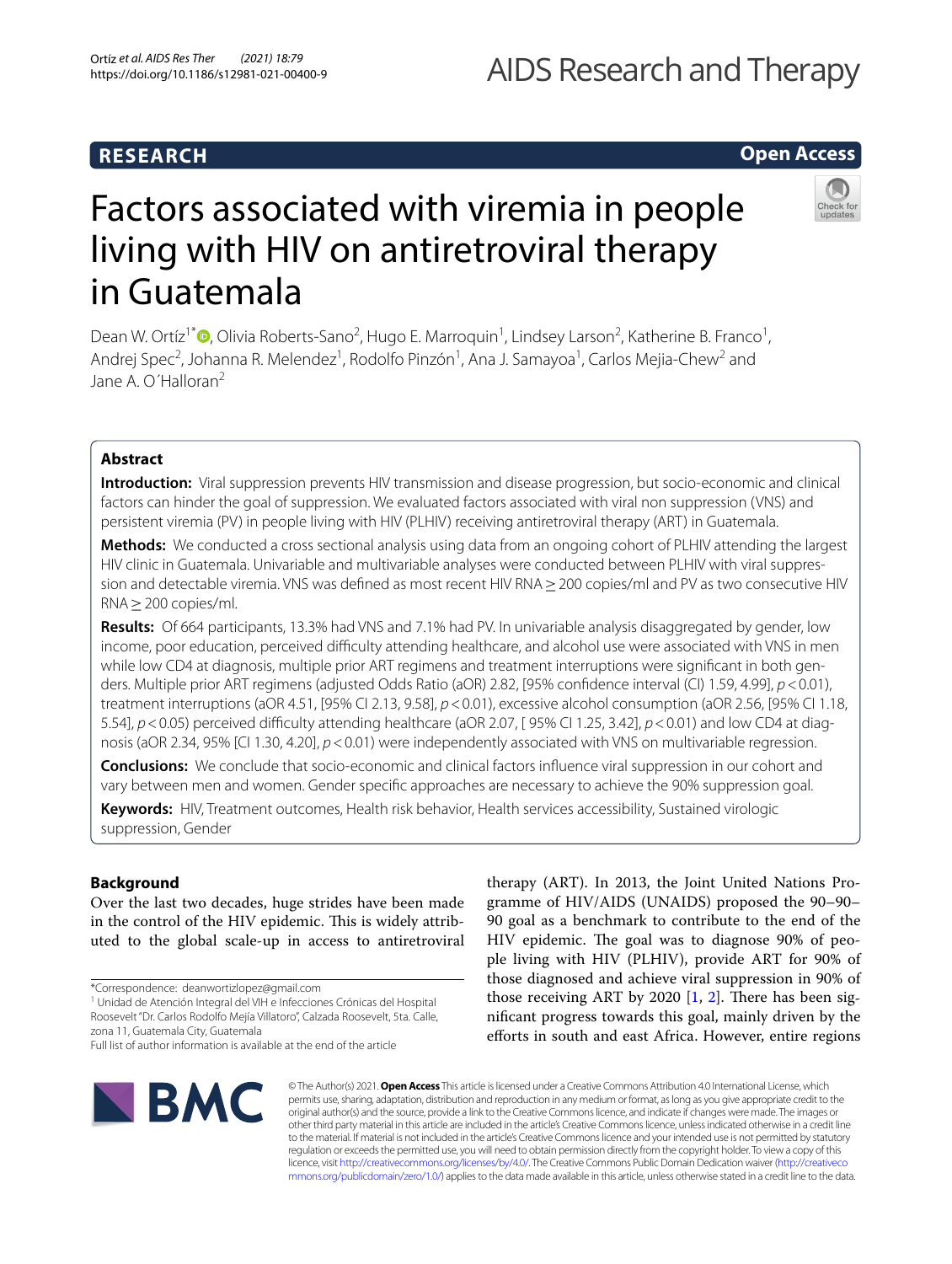continue to experience setbacks in the fght against HIV. Such is the case of Latin America, where no countries have reached the 90–90–90 goal, HIV new infections increased by 7% in the past eight years and only 55% of all the diagnosed PLHIV are virally suppressed  $[2-4]$  $[2-4]$ .

Viral suppression plays a crucial role in limiting onward transmission of HIV. As HIV prevalence increases, viral suppression must be achieved in order to prevent new infections [\[5](#page-7-3)]. Several studies have pointed out that viral suppression decreases the likelihood of HIV transmission in the at-risk and general population and improves overall life quality and life expectancy [[6–](#page-7-4)[8](#page-7-5)]. Individuals failing to achieve viral suppression may progress to persistent viremia, which is associated with double the risk of virologic failure and with higher rates of all-cause mortality  $[9-11]$  $[9-11]$ .

The main concern in Latin America is that progress, while steady, is uneven between regions [[2\]](#page-7-1). In Guatemala, the country with the highest number of PLHIV in Central America, 62% of PLHIV know their HIV status, 69% of all linked to care are taking ART and 80% taking ART are virally suppressed. In total, the percentage of all PLHIV in Guatemala with viral suppression is estimated at 34% [[2,](#page-7-1) [3](#page-7-8)].

Several barriers to viral suppression have been identified and include but are not limited to stigma, difficulty in accessing healthcare because of location or fnancial status [[12,](#page-7-9) [13\]](#page-7-10), alcohol and substance misuse [\[2](#page-7-1)], education  $[14]$  $[14]$  $[14]$ , pill burden  $[15]$  $[15]$ , and ART side effects  $[16]$  $[16]$ . To our knowledge, a detailed analysis on factors that infuence virologic outcomes in PLHIV has not been performed in Guatemala. We aimed to identify associated factors for virologic outcomes in the treatment of PLHIV in this Central American country.

#### **Methods**

We used data from baseline interviews obtained as part of an ongoing prospective cohort study on comorbidities in PLHIV attending the Dr. Carlos Rodolfo Mejia Villatoro Infectious Diseases Clinic at Roosevelt Hospital in Guatemala City. The clinic is the largest HIV clinic in the country and provides free care for over 5000 PLHIV nationwide. PLHIV 18 years or older attending the HIV clinic are eligible for enrollment in the cohort. PLHIV were enrolled after providing verbal consent, and data was collected with in-depth interviews, clinical evaluation, and review of clinical files. The study was approved by the institutional review board of Roosevelt Hospital. The baseline interviews, containing questions on demographics, housing, medical conditions, and health risk factors, were conducted in Spanish and took place from July 2019 to February 2020. Study data were collected and managed using REDCap electronic data capture tools hosted at Washington University in Saint Louis [\[17](#page-7-14)].

#### **Study design**

For the current analysis we included all PLHIV enrolled in the cohort that had been prescribed at least six consecutive months of ART since their initial diagnosis and had a recent viral load. Recent viral load was defned as a HIV viral load taken within three months prior or one month following the enrollment interview for participants with clinic visits every 3-months and viral load taken six months from enrollment at most for participants with 6-months clinic visits. Viral non-suppression (VNS) was defined as a viral load  $\geq$  200 copies/ml and persistent viremia (PV) was defned as two consecutive viral loads  $\geq$  200 copies/ml.

#### **Variable defnitions**

The continuous variables age, travel time and travel cost to HIV care, individual monthly income, years of education, number of prior ART regimens, CD4 count at diagnosis and days of treatment interruptions were recategorized into binary variables for analysis. Age 50 and below or over 50 years was used to compare younger and older adults, respectively, as defned by the Center for Disease Control and Prevention (CDC) [\[18](#page-7-15)]. Travel time to healthcare was defned as commutes within an hour and greater than an hour based on a prior study regarding accessibility in Guatemala [[19\]](#page-7-16). Individual monthly income was evaluated by earning less than or equal to the "Canasta básica alimentaria" (CBA), or national food basket, which is the monthly cost to provide sufficient food for the average Guatemalan household. As of January 2020, the cost was \$464 [\[20](#page-7-17)]. Education level was divided by PLHIV that achieved above primary education (frst six years of formal education) from those with less or no formal education. Travel cost considered whether the round-trip cost to the clinic exceeded the median cost for our study population (\$2.6). Multiple-daily dosing refers to more than once-daily dosing of ART. Treatment interruptions were defned as missing seven days or more of ART between changing regimens. Multiple prior ART regimens was defned as having three or more prior ART regimens.

Categorical variables were defned as follows. Excessive alcohol consumption was defned as binge drinking (four or more drinks in one occasion for women and fve or more drinks for men) and heavy drinking (eight or more drinks in a week for women and 15 or more drinks in a week for men) within the past month, in accordance with the CDC defnitions [[21\]](#page-7-18). Access to basic utilities considered both running water and electricity in the participant's residence. Indigenous participants were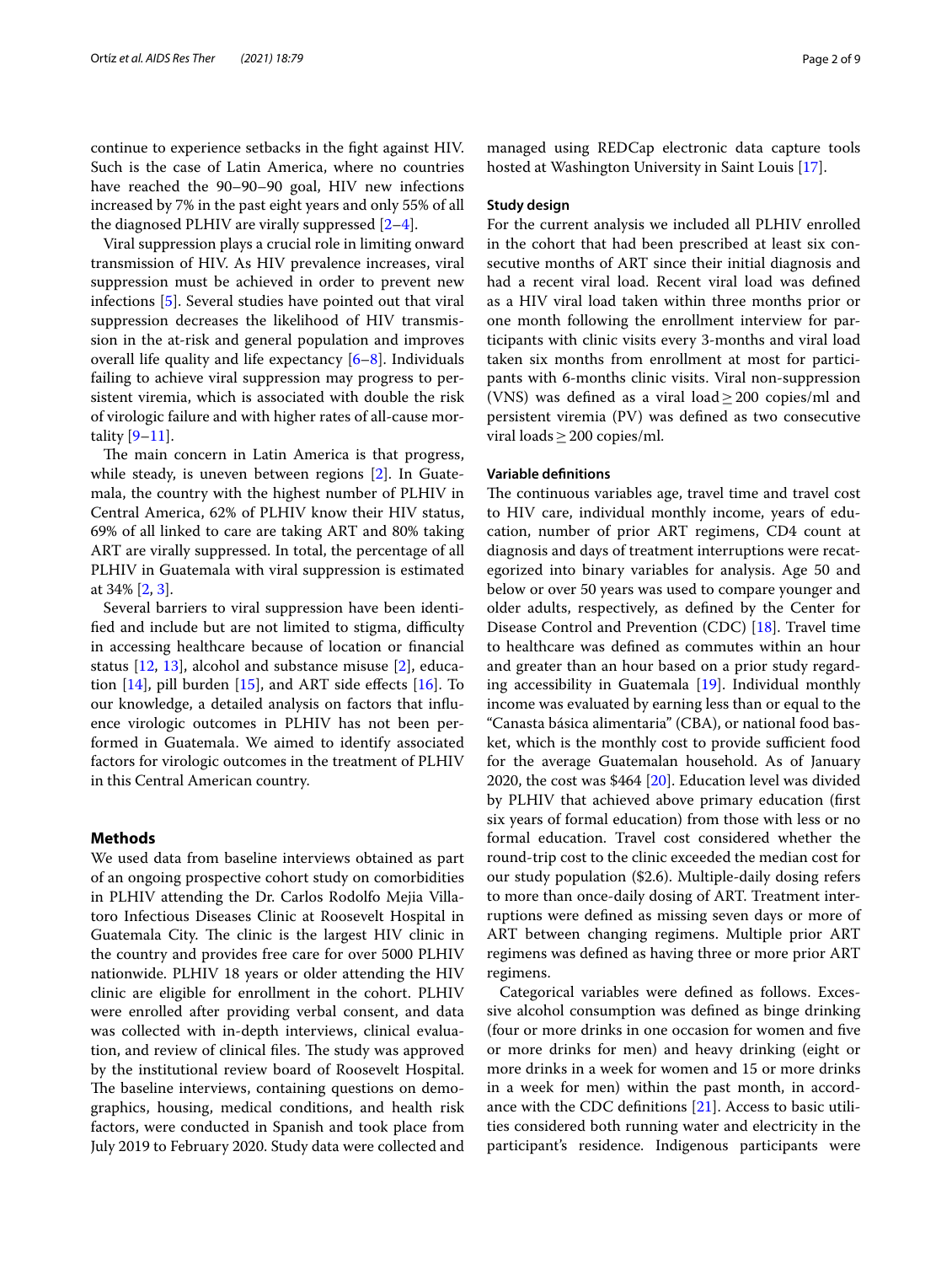self-identified. Perceived difficulty attending healthcare was defned according to the participant's yes/no response to the question "¿Le parece difícil asistir a la clínica?" Translation: "Do you find it difficult to visit the clinic?". A follow up question gave participants the following reasons to choose from: lack of income, lack of transportation, nobody to take care of children, difficulty getting time of from work, price of transportation, or other reasons (free answer). Comorbidities were reported by participants and verifed in the clinical fle. Prior AIDS defning illnesses were assessed according to the CDC defnitions [[22\]](#page-7-19).

#### **Statistical analysis**

Statistical analyses were performed using SPSS (Statistical Package for the Social Sciences) software version 23. Baseline characteristics were analyzed with respect to frequency and percentage. Normality was evaluated for all numeric variables using Shapiro Wilk test with kurtosis and skewness. Baseline characteristics were compared with the nonparametric Pearson  $x^2$  and Fisher's exact test of independence for categorical variables and Mann– Whitney U test for continuous variables with interquartile range. Binary logistic regression was performed to explore the association between each variable and VNS and PV. Multivariable logistic regression models were ftted with variables at  $p \leq 0.05$  to evaluate independent factors associated with VNS and PV.

#### **Results**

Of 929 participants enrolled in the cohort, 664 had a recent viral load and had completed at least six months of ART. The median age was 39 years [interquartile range (IQR) 32–48], 356 (53.6%) were male, 493 (74.2%) were heterosexual and 99 (14.9%) self-identifed with indigenous ethnicity. Almost half of the participants (49.2%) had less than or equal to primary education and only 60 (9.0%) had a bachelor's degree or higher. A total of 441 (66.4%) participants reported being employed. Out of these, 23.7% (158) were females and 42.6% (283) were males. Five hundred sixty had no income or earned less than the CBA with 211 (31.8%) having to borrow money to cover travel costs. The main transportation used was public buses (606, 91.3%). Travel time varied greatly, but 80 (12%) participants traveled four or more hours to reach healthcare.

Comorbidities were present in 408 (61.4%) and only 21 (3.2%) participants were co-infected with hepatitis B. Median CD4 count and viral load at diagnosis were  $178$  cells/mm<sup>3</sup> (IQR 57–341) and 77,000 copies/ ml (IQR 21,248–252,252) respectively. Current median CD4 count was 473 cells/mm3 (IQR 283–689). A total of 262 (39.5%) of our participants were in their frst ART

regimen, 402 (60.5%) had at least one prior ART regimen and 105 (15.8%) had multiple prior ART regimens. Other characteristics arranged by virologic status are presented in Table [1.](#page-3-0) VNS was present in 88 (13.3%) participants on recent HIV viral load testing. Diferences between those with viral suppression and VNS are illustrated in Table [1](#page-3-0). Of those who were not virally suppressed, 47 (7.1%) had PV.

On univariable analysis, excessive alcohol consumption, perceived difficulty attending healthcare, having no comorbidities, treatment interruptions, multiple prior ART regimens, multiple-daily dosing, low CD4 count at diagnosis, past AIDS-defning illness and sexuality were associated with VNS ( $p \le 0.05$ ) and were included in the multivariable analysis (Table [2\)](#page-4-0). In the multivariable analysis, treatment interruptions (aOR 4.51, [95% CI 2.13, 9.58],  $p < 0.01$ ), multiple prior ART regimens (aOR 2.82, [95% CI 1.59, 4.99], *p*<0.01), excessive alcohol consumption (aOR 2.56, [95% CI 1.18, 5.54], p=0.017), low CD4 count at diagnosis (aOR 2.34, [95% CI 1.30, 4.20], p<0.01), bisexual orientation (aOR 4.04, [95% CI 1.33,12.32],  $p = 0.014$ , and perceived difficulty attending healthcare (aOR 2.07, [95% CI 1.25, 3.42]*, p*<0.01), were all associated with increased risk of VNS. Among those with perceived difficulty, the most commonly reported reasons for such difficulty were difficulty getting time off from work (72, 28.6%) and price of transportation (71, 27.5%) (Additional file [3](#page-6-0): Table S3), but no association was found between specifc reasons for perceived dif-ficulty attending healthcare and VNS (Additional file [3](#page-6-0): Table S3).

Univariable analysis disaggregated by gender (Additional fle [1](#page-6-1): Table S1 and Additional fle [2](#page-6-2): Table S2), showed that men's perceived difficulty attending healthcare was associated with VNS (aOR 3.05, [95% CI 1.66, 5.59],  $p < 0.01$ ), but the same association was not seen in women (aOR 1.36, [95% CI 0.68,2.72], *p*=0.371). Multiple-daily dosing (aOR 4.33, [95% CI 2.33, 8.04], *p*<0.01), excessive alcohol consumption (aOR 2.19, [95% CI 1.02, 4.67]  $p = 0.042$ ), income below or equal to the CBA (aOR 3.49, [95% CI 1.34,9.10], *p*=0.010), and primary education or less (aOR 2.01, [95% CI 1.10,3.65], *p*=0.022) were also signifcantly associated with VNS in men but not in women. Past AIDS defning illnesses, treatment interruptions, low CD4 count at diagnosis and having multiple prior ART regimens were still signifcantly associated with VNS in both genders in univariable analysis. In separate multivariable models however, only multiple prior ART regimens was signifcant in both men and women.

In the univariable analysis for PV as the outcome of interest, past AIDS defning illness, low CD4 count at diagnosis, treatment interruptions, multiple prior ART regimens, multiple-daily dosing, bisexual orientation,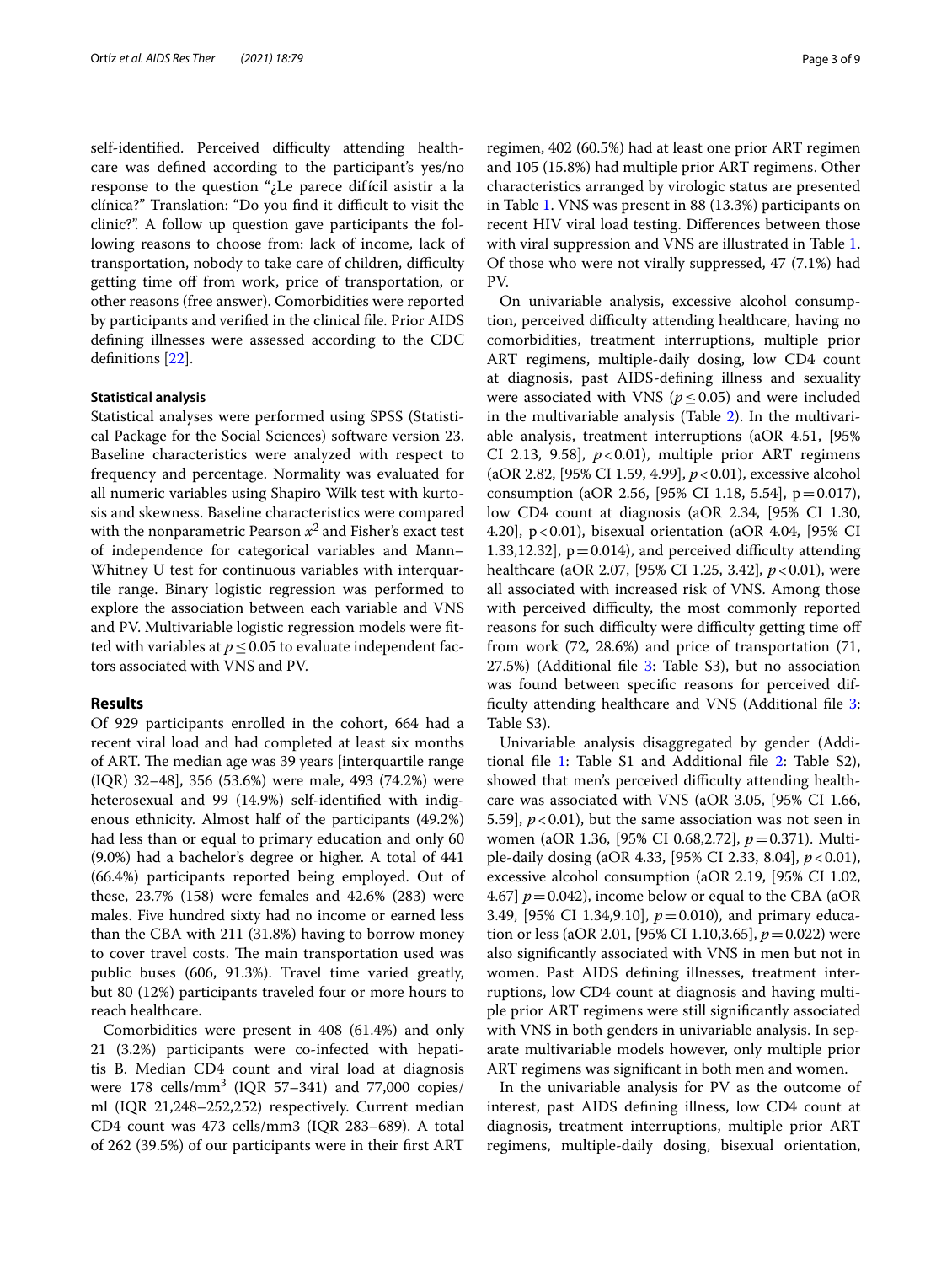#### <span id="page-3-0"></span>**Table 1** Characteristics of 664 virally suppressed and non-suppressed PLHIV on ART in Guatemala

| Variable                                        | <b>Total (664)</b> | Viral Suppression (576) | <b>Viral Non-</b><br>suppression (88) | p-value <sup>a</sup> |
|-------------------------------------------------|--------------------|-------------------------|---------------------------------------|----------------------|
| Age in years (IQR)                              | 39 [32, 48]        | 40 [33, 48]             | 37.5 [34.5,44.5]                      | 0.512                |
| Male $n$ (%)                                    | 356 (53.6%)        | 305 (53%)               | 51 (58%)                              | 0.381                |
| Sexual orientation n (%)                        | 653 (98.3%)        |                         |                                       | 0.016                |
| <b>MSM</b>                                      | 112 (16.9%)        | 105 (18%)               | 7(8%)                                 |                      |
| Bisexual                                        | 48 (7.2%)          | 38 (7%)                 | 10 (11%)                              |                      |
| Heterosexual                                    | 493 (74.2%)        | 425 (74%)               | 68 (77%)                              |                      |
| Non-indigenous ethnicity n (%)                  | 565 (85.1%)        | 488 (85%)               | 77 (88%)                              | 0.496                |
| Years of education (IQR)                        | 6[3, 11]           | 7[3, 11]                | 6[4, 9]                               | 0.164                |
| Individual monthly income <sup>b</sup> (IQR)    | 150 [0.375]        | 182 [0.389]             | 51 [0.318]                            | 0.058                |
| Working status                                  | 441 (66.4%)        | 391 (67.0%)             | 50 (56.8%)                            | 0.052                |
| Home owner $n$ (%)                              | 422 (63.6%)        | 362 (63%)               | 60 (68%)                              | 0.333                |
| Lack of access to basic utilities $n$ (%)       | 80 (12.0%)         | 67 (12%)                | 13 (15%)                              | 0.399                |
| Smoking n (%)                                   | 77 (11.6%)         | 60 (10%)                | 17 (19%)                              | 0.015                |
| Excessive alcohol consumption $n$ (%)           | 65 (9.8%)          | 51 (9%)                 | 14 (16%)                              | 0.038                |
| Prior illicit drug use n (%)                    | 70 (10.5%)         | 57 (10%)                | 13 (15%)                              | 0.165                |
| Travel time to healthcare in minutes (IQR)      | 90 [60, 150]       | 90 [45,150]             | 90 [60,180]                           | 0.395                |
| Borrows money for transport to care n (%)       | 211 (31.8%)        | 180 (31%)               | 31 (35%)                              | 0.455                |
| Round-trip travel cost <sup>b</sup> (IQR)       | $2.5$ [1.25, 7.5]  | 2.27 [1.3,6.49]         | 2.66 [1.04,8.04]                      | 0.741                |
| Perceived difficulty attending healthcare n (%) | 258 (38.9%)        | 210 (37%)               | 48 (55%)                              | 0.001                |
| Participants with comorbidities n (%)           | 408 (61.4%)        | 363 (63%)               | 45 (51%)                              |                      |
| Dyslipidemia                                    | 298 (44.9%)        | 293 (44%)               | 5(5%)                                 |                      |
| Hypertension                                    | 59 (8.9%)          | 53 (9%)                 | 6(7%)                                 | 0.030                |
| <b>Diabetes</b>                                 | 36 (5.4%)          | 32 (5.6%)               | 4(4.5%)                               |                      |
| Past AIDS-defining illness n (%)                | 221 (33.3%)        | 178 (31%)               | 43 (49%)                              | 0.001                |
| Current tuberculosis diagnosis                  | $3(0.5\%)$         | $1(0.2\%)$              | 2(2.3%)                               |                      |
| CD4 count at diagnosis (IQR)                    | 174 [57, 341]      | 178 [55,346]            | 58 [24.5,145.5]                       | 0.000                |
| Treatment interruptions $\geq$ seven days n (%) | 42 (6.3%)          | 26 (5%)                 | 16 (18%)                              | 0.000                |
| Multiple prior ART regimens n (%)               | 105 (15.8%)        | 74 (13%)                | 31 (35%)                              | 0.000                |
| Multiple-daily dosing $n$ (%)                   | 181 (27.2%)        | 142 (25%)               | 39 (44%)                              | 0.001                |
| Integrase inhibitor-based regimen n (%)         | 234 (35.2%)        | 196 (34%)               | 38 (43%)                              | 0.094                |

MSM, men who have sex with men; ART, antiretroviral therapy; IQR, interquartile range

<sup>a</sup> Comparisons were calculated with Chi-squared test for categorical variables and Mann–Whitney U for continuous variables <sup>b</sup>In dollars

perceived difficulty attending healthcare, and having no comorbidities were signifcantly associated with PV. In the multivariable analysis, participants with multiple prior ART regimens (aOR 4.63, [95% CI 2.36, 9.09],  $p$ <0.01), treatment interruptions (aOR 4.33, [95% CI 1.72,10.87],  $p < 0.01$ ), and low CD4 count at diagnosis (aOR 2.36, [95% CI 1.07,5.22], *p*=0.03) were associated with higher odds of PV, as shown in Table  $3$ . These variables were also signifcantly associated with VNS.

#### **Discussion**

To our knowledge, a detailed analysis on factors that infuence virologic outcomes in PLHIV has not been performed in Guatemala. Our study found factors associated with VNS and PV among PLHIV in Guatemala, complementing prior fndings about the modifable and unmodifable factors associated with detectable viremia in PLHIV on ART [[23–](#page-7-20)[28](#page-7-21)]. Several studies have demonstrated that the risk for negative outcomes such as mortality, virologic failure and AIDS increases for PLHIV at low viremic levels, starting from 50 to 200 copies/ml [[24](#page-7-22),  $29$ . Therefore, 200 copies/ml was used in this study as a threshold to identify people with detectable viremia.

Perceived difficulty attending healthcare was one of the variables associated with VNS. Several socio-economic factors have been shown to have a negative impact on perception of HIV care such as quality of services, fnancial fairness, transportation convenience, perceived negative attitude, and stigma [[30](#page-7-24)]. However, none of the reasons for perceived difficulty in our study was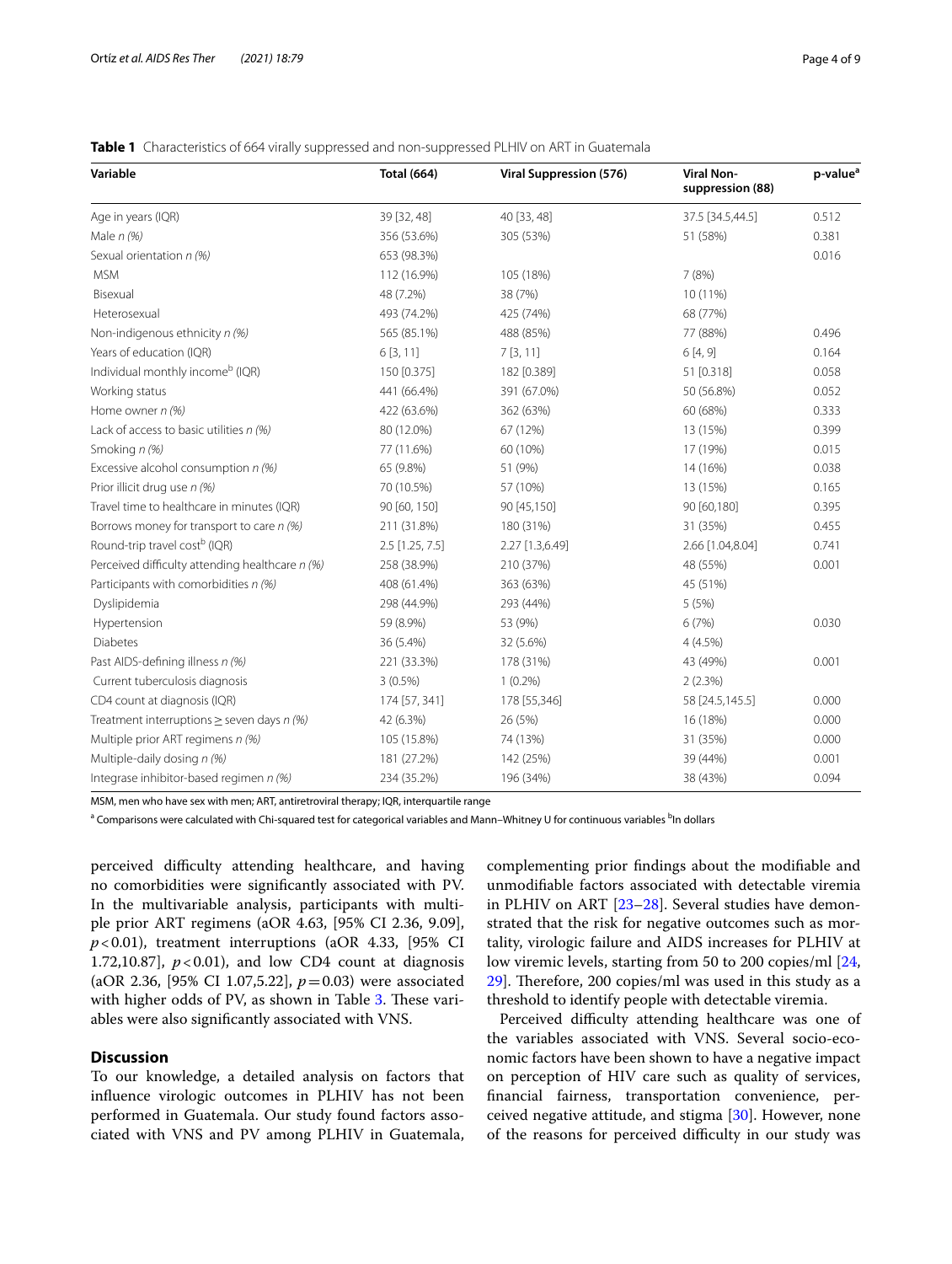<span id="page-4-0"></span>**Table 2** Univariable and multivariable logistic regression of viral non-suppression in 647 PLHIV on ART in Guatemala

| Variable                                       | Univariable |               |         | Multivariable |               |         |
|------------------------------------------------|-------------|---------------|---------|---------------|---------------|---------|
|                                                | aOR         | 95% CI        | p-value | aOR           | 95% CI        | p-value |
| Smoking                                        | 2.06        | $1.14 - 3.73$ | 0.017   | 1.73          | $0.83 - 3.60$ | 0.141   |
| Excessive alcohol consumption                  | 1.95        | $1.03 - 3.69$ | 0.041   | 2.56          | $1.18 - 5.54$ | 0.017   |
| Perceived difficulty attending healthcare      | 2.09        | $1.33 - 3.29$ | 0.001   | 2.07          | $1.25 - 3.42$ | 0.005   |
| No comorbidities                               | 1.63        | $1.04 - 2.56$ | 0.034   | 1.72          | $1.04 - 2.84$ | 0.033   |
| Past AIDS defining illness                     | 2.14        | $1.36 - 3.36$ | 0.001   | 1.23          | $0.72 - 2.11$ | 0.450   |
| Low CD4 count at diagnosis                     | 2.55        | $1.54 - 4.22$ | 0.000   | 2.34          | $1.30 - 4.20$ | 0.004   |
| Treatment interruption $\geq$ seven days       | 4.70        | $2.41 - 9.18$ | 0.000   | 4.51          | $2.13 - 9.58$ | 0.000   |
| Multiple prior ART regimens                    | 3.69        | $2.24 - 6.09$ | 0.000   | 2.82          | 1.59-4.99     | 0.000   |
| Multiple-daily dosing                          | 2.43        | $1.53 - 3.86$ | 0.000   | 1.59          | $0.92 - 2.74$ | 0.095   |
| Sexual orientation                             |             |               |         |               |               |         |
| <b>MSM</b>                                     | 1.00        |               | 0.036   | 1.00          |               | 0.064   |
| Bisexual                                       | 3.95        | $1.4 - 11.11$ | 0.009   | 4.04          | $1.33 - 12.3$ | 0.014   |
| Heterosexual                                   | 2.40        | $1.07 - 5.38$ | 0.033   | 1.61          | $0.66 - 3.91$ | 0.298   |
| Age 50 and below                               | 1.11        | $0.62 - 1.98$ | 0.723   |               |               |         |
| Male                                           | 1.23        | $0.78 - 1.93$ | 0.381   |               |               |         |
| Not indigenous ethnicity                       | 1.26        | $0.65 - 2.47$ | 0.496   |               |               |         |
| Primary education or less                      | 1.39        | $0.88 - 2.19$ | 0.157   |               |               |         |
| Individual income $\leq$ CBA <sup>a</sup>      | 2.00        | $0.94 - 4.27$ | 0.074   |               |               |         |
| Home owner                                     | 1.27        | $0.78 - 2.05$ | 0.334   |               |               |         |
| Lack of access to basic utilities              | 1.32        | $0.69 - 2.50$ | 0.400   |               |               |         |
| Prior illicit drug use                         | 1.58        | $0.83 - 3.02$ | 0.168   |               |               |         |
| Travel time to healthcare > 1 h                | 1.27        | $0.79 - 2.04$ | 0.330   |               |               |         |
| Borrows money for transport to care            | 1.20        | $0.75 - 1.92$ | 0.456   |               |               |         |
| Travel cost $\ge$ \$2.6 roundtrip <sup>b</sup> | 1.15        | $0.74 - 1.81$ | 0.534   |               |               |         |
| Integrase inhibitor-based regimen              | 1.47        | $0.93 - 2.32$ | 0.095   |               |               |         |

*MSM* men who have sex with men, *ART* antiretroviral therapy, *aOR* adjusted odds ratio, *CI* confdence interval

Signifcant variables (*p*<0.05) in univariable analysis were entered into multivariable analysis

<sup>a</sup> Monthly income ≤*Canasta Básica Alimentaria,* the cost to feed an average Guatemalan household per month

<sup>b</sup> \$2.6 was the median cost of transport reported in the cohort

signifcantly associated with VNS, suggesting that each participant may have individualized difficulties that influence their viral load suppression.

We found that paradoxically, having no comorbidities increases the risk of VNS and PV. Several studies have found no association or a similar association to our study  $[31–33]$  $[31–33]$  $[31–33]$  $[31–33]$ . This may be explained by more frequent interactions with healthcare for people with comorbidities, due to their chronic conditions, where they may be encouraged to seek HIV care [\[34](#page-7-27), [35\]](#page-7-28).

In this study, indigenous ethnicity and age did not have an impact on VNS or PV. This differs from other studies where ethnic minorities [\[36](#page-7-29), [37\]](#page-7-30) and younger populations [\[10,](#page-7-31) [27,](#page-7-32) [37,](#page-7-30) [38\]](#page-8-0) are more likely to experience worse outcomes in HIV care. Our fndings may have been infuenced by the low frequency of older PLHIV and those who self-identify as indigenous in our cohort, and further studies are needed in these populations.

Gender was also not associated with VNS in the overall population, in keeping with previous research on gender and detectable viremia [[39,](#page-8-1) [40\]](#page-8-2). However, analysis disaggregated by gender showed important diferences (Additional fle [1](#page-6-1): Table S1 and Additional fle [2](#page-6-2): Table S2). Lower individual income, low educational attainment, engaging in risk behaviors, bisexual orientation and perceived difficulty attending healthcare exclusively had an impact on viremia in men. Individual income may be less relevant in women due to diferences in workforce participation in the cohort (23.7% in women vs 42.6% in men) [[41\]](#page-8-3). Other studies have examined the interplay between gender, HIV and risk behaviors and have observed that the prevalence of heavy alcohol consumption is higher in men with HIV than in women  $[42]$ , at-risk drinking in men is predictive of virologic failure [\[43](#page-8-5)], and MSM who engage in higher risk drinking are more likely to engage in HIV risk behaviors [[44](#page-8-6)]. We emphasize these gender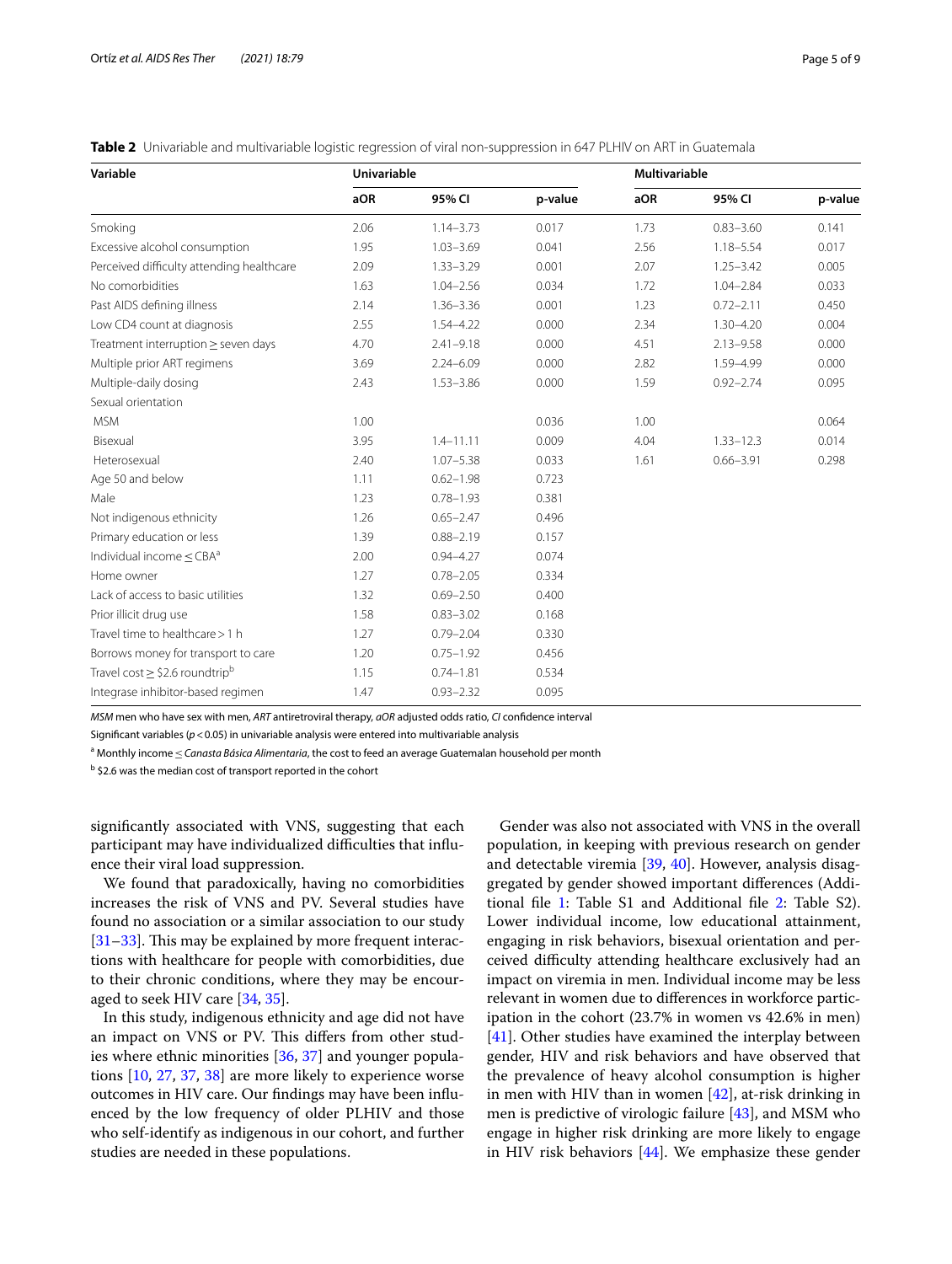<span id="page-5-0"></span>

|  |  | Table 3 Univariable and multivariable logistic regression of persistent viremia in 647 PLHIV on ART in Guatemala |  |  |  |  |  |  |  |  |
|--|--|------------------------------------------------------------------------------------------------------------------|--|--|--|--|--|--|--|--|
|--|--|------------------------------------------------------------------------------------------------------------------|--|--|--|--|--|--|--|--|

| Variable                                       | <b>Univariable</b> |                |         | <b>Multivariable</b> |                |         |  |
|------------------------------------------------|--------------------|----------------|---------|----------------------|----------------|---------|--|
|                                                | aOR                | 95% CI         | p-value | aOR                  | 95% CI         | p-value |  |
| Past AIDS-defining illness                     | 2.62               | 1.43-4.79      | 0.002   | 1.46                 | $0.73 - 2.91$  | 0.281   |  |
| Low CD4 count at diagnosis                     | 3.21               | $1.56 - 6.60$  | 0.001   | 2.36                 | $1.07 - 5.22$  | 0.033   |  |
| Treatment interruption $\geq$ seven days       | 5.73               | $2.55 - 12.88$ | 0.000   | 4.33                 | $1.72 - 10.87$ | 0.002   |  |
| Multiple prior ART regimens                    | 6.03               | $3.23 - 11.25$ | 0.000   | 4.63                 | $2.36 - 9.09$  | 0.000   |  |
| Multiple-daily dosing                          | 2.24               | $1.22 - 4.11$  | 0.009   | 1.39                 | $0.70 - 2.76$  | 0.335   |  |
| Perceived difficulty attending healthcare      | 1.82               | $1.00 - 3.31$  | 0.049   | 1.66                 | $0.85 - 3.21$  | 0.132   |  |
| No comorbidities                               | 1.91               | $1.05 - 3.48$  | 0.033   | 1.92                 | $0.99 - 3.70$  | 0.051   |  |
| Age 50 and below                               | 1.09               | $0.51 - 2.33$  | 0.809   |                      |                |         |  |
| Male                                           | 1.54               | $0.83 - 2.85$  | 0.163   |                      |                |         |  |
| Not indigenous ethnicity                       | 1.54               | $0.59 - 4.03$  | 0.370   |                      |                |         |  |
| Primary education or less                      | 1.39               | $0.75 - 2.55$  | 0.284   |                      |                |         |  |
| Individual income $\leq$ CBA <sup>a</sup>      | 2.06               | $0.72 - 5.91$  | 0.175   |                      |                |         |  |
| Home owner                                     | 1.37               | $0.71 - 2.62$  | 0.341   |                      |                |         |  |
| No basic utilities access                      | 1.32               | $0.57 - 3.09$  | 0.509   |                      |                |         |  |
| Prior illicit drug use                         | 1.35               | $0.54 - 3.34$  | 0.511   |                      |                |         |  |
| Travel time to healthcare > 1 h                | 1.19               | $0.63 - 2.23$  | 0.584   |                      |                |         |  |
| Borrows money for transport to care            | 1.22               | $0.65 - 2.27$  | 0.530   |                      |                |         |  |
| Travel cost $\ge$ \$2.6 roundtrip <sup>b</sup> | 1.33               | $0.72 - 2.41$  | 0.355   |                      |                |         |  |
| Integrase inhibitor-based ART                  | 1.22               | $0.66 - 2.27$  | 0.514   |                      |                |         |  |
| Sexual orientation                             |                    |                |         |                      |                |         |  |
| <b>MSM</b>                                     | 1.00               |                | 0.123   |                      |                |         |  |
| Bisexual                                       | 5.74               | $1.35 - 24.35$ | 0.018   |                      |                |         |  |
| Heterosexual                                   | 2.71               | $0.81 - 8.98$  | 0.103   |                      |                |         |  |
| Smoking                                        | 2.10               | $0.96 - 4.57$  | 0.062   |                      |                |         |  |
| Excessive alcohol consumption                  | 1.51               | $0.61 - 3.75$  | 0.371   |                      |                |         |  |

*MSM* men who have sex with men, *ART* antiretroviral therapy, *aOR* adjusted odds ratio, *CI* confdence interval

Signifcant variables (*p*<0.05) in univariable analysis were entered into multivariable analysis

<sup>a</sup> monthly income ≤*Canasta Básica Alimentaria,* the cost to feed an average Guatemalan household per month

<sup>b</sup> \$2.6 was the median cost reported in the cohort

diferences due to our concern that men are getting left behind in the fght against the HIV epidemic [[45\]](#page-8-7) which calls to revise policies regarding men's sexual health services.

Unlike VNS, we found no social or economic variables associated with PV. However, the same variables related to HIV background were signifcantly associated with both VNS and PV. Having multiple prior ART regimens was independently associated with both outcomes with the highest odds ratio of all relevant variables. Similar fndings are reported in South Africa [\[46](#page-8-8)], Uganda [[47\]](#page-8-9), and the United States [\[48\]](#page-8-10) where having multiple prior ART regimens or being on 2nd line therapy was signifcantly associated with PV. We agree with other hypotheses that multiple ART changes are more likely associated with poor adherence, acquired drug resistance mutations, and long-term drug toxicities that infuence treatment efficacy and viral suppression  $[46-48]$  $[46-48]$ . Not all studies support this link between the viral suppression and ART history  $[49]$  $[49]$  $[49]$ , but this finding should encourage further research on reasons for multiple ART changes and HIV outcomes in Guatemala, especially since the HIV treatment guidelines were updated in December 2019 to include integrase inhibitors as frst line of therapy [[50,](#page-8-12) [51](#page-8-13)].

Low CD4 count at diagnosis was another variable signifcantly associated with VNS and PV, similar to what was found in several cohort studies [[23,](#page-7-20) [52–](#page-8-14)[54](#page-8-15)]. Progressing to advanced disease before treatment may put patients at higher risk of persistent viremia once treatment is started as a consequence of increased viral reservoir size, but further research is needed to understand this association.

We also demonstrate that treatment interruptions are associated with VNS as well as PV. This result is similar to what is reported from multiple studies where missing any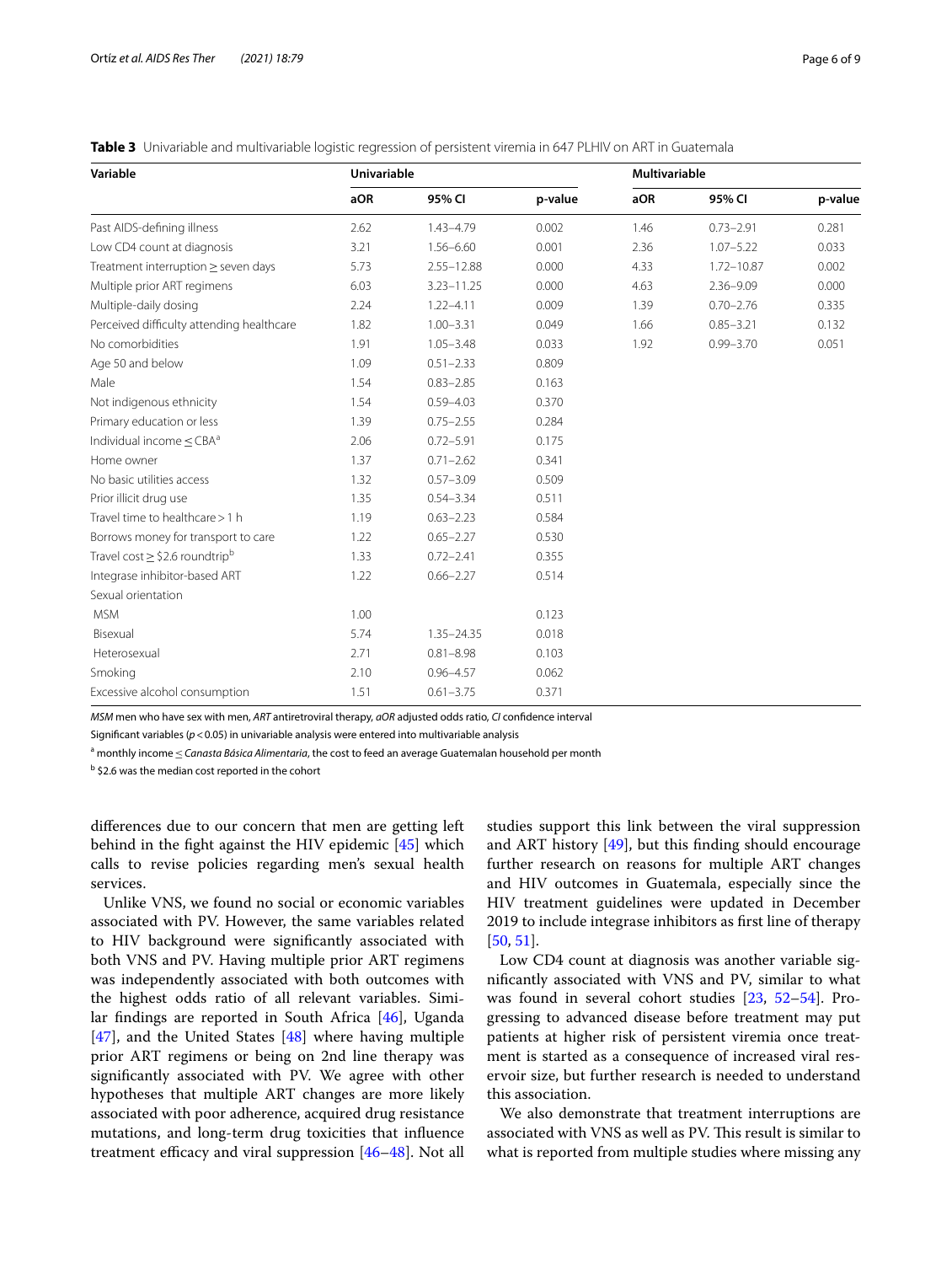amount of days of ART is signifcantly associated with PV [\[25](#page-7-33), [27](#page-7-32), [38](#page-8-0), [47](#page-8-9)]. Other studies have related treatment interruptions and poor adherence to poor education, HIV stigma, low socioeconomic status, risk behaviors, treatment fatigue, and young age  $[55, 56]$  $[55, 56]$  $[55, 56]$  $[55, 56]$ . These treatment interruptions may occur due to lack of HIV care facilities or treatment support programs in Guatemala, in addition to individual challenges in attending care. This could be a key area of intervention to impact both the percentage of PLHIV taking ART and the proportion of those that are virally suppressed.

There are important limitations in our study. Although all participants were selected randomly, a small number of people declined participation mainly due to insufficient time to conduct an interview. Those that were temporarily lost to follow up in HIV care, hospitalized in-patient, or attending prenatal care were not captured in this cohort. Adolescents were not considered due to health policies regarding age and sexual health consent. Transgender population and sex workers are underrepresented in our cohort due to the lack of public outreach and gender specifc programs [[2\]](#page-7-1). We were unable to include HIV subtypes and clades for our participants because this data is not available as standard of care. However, one cohort study previously published from our clinic showed that 98.9% of sequences performed belong to  $B_{Pandemic}$  clade [\[57\]](#page-8-18). Treatment interruptions were only captured in participants lost to follow up for more than three months or with ART that difered in at least one drug or difered in doses, but not in those that did not change regimen or dosing. During treatment interruptions some participants may share treatment with a partner or split pills. For prior ART switches, we were able to accurately capture reasons for treatment switch due to lack of prior information for some of the fles. Household income, which was not available in this data, may be a better measurement of economic status than individual income.

#### **Conclusions**

This is the first study, to our knowledge, demonstrating potential social and clinical infuences on VNS and PV in PLHIV in Guatemala. In our analysis, we found that social factors such as excessive alcohol consumption, perceived difculty attending healthcare, and bisexual orientation were signifcantly associated with VNS in PLHIV in Guatemala. In this cohort low CD4 count at diagnosis, treatment interruptions, multiple prior ART regimens, and multiple-daily dosing were signifcantly associated with both VNS and PV. This highlights potential areas of improvement to advance towards achieving the goal of 90% suppression. Simplifying regimens when possible, addressing personal barriers, improving access to ART outside of the clinic, and concentrating eforts on groups at greater risk are key interventions to continue improving viral suppression. The strong link between perceived difficulty attending healthcare and VNS warrants further exploration, as PLHIV often need to overcome barriers to optimal care.

#### **Abbreviations**

AIDS: Acquired immunodefciency syndrome; aOR: Adjusted odds ratio; ART : Antiretroviral therapy; CBA: *Canasta básica alimentaria* (In English, national food basket); CDC: Center for Disease Control; CI: Confdence interval; PLHIV: People living with HIV; HIV: Human immunodeficiency virus; IQR: Interquartile range; MSM: Men who have sex with men; PV: Persistent viremia; UNAIDS: Joint United Programme on HIV/AIDS; VNS: Viral non-suppression.

#### **Supplementary Information**

The online version contains supplementary material available at [https://doi.](https://doi.org/10.1186/s12981-021-00400-9) [org/10.1186/s12981-021-00400-9](https://doi.org/10.1186/s12981-021-00400-9).

<span id="page-6-1"></span>Additional file 1: Table S1. Univariable and multivariable logistic regression of viral non-suppression in 308 women† living with HIV on ART in Guatemala.

<span id="page-6-2"></span>**Additional fle 2: Table S2.** Univariable and multivariable logistic regression of viral non-suppression in 356 men living with HIV on ART in Guatemala.

<span id="page-6-0"></span>**Additional file 3: Table S3.** Reasons for perceived difficulty attending HIV care in 258 PLHIV on ART in Guatemala.

#### **Acknowledgements**

Not applicable.

#### **Authors' contributions**

All authors contributed to the study design and methodology. Material preparation, data collection and data curation: DO, KF and ORS. Conceptualization and methodology: ORS, DO, HM, JO and CM. Formal analysis and frst draft: ORS and DO. Review and editing: ORS, DO, HM, JO and CM. Supervision: AS, JM, RP, AS. All authors read and approved the fnal manuscript.

#### **Funding**

This study was supported by Washington University in Saint Louis and NGO Fundación Carlos Rodolfo Mejia Villatoro.

#### **Availability of data and materials**

The datasets generated and/or analyzed during the current study are available in the fgshare.com repository: [https://doi.org/10.6084/M9.FIGSHARE.13218](https://doi.org/10.6084/M9.FIGSHARE.13218806) [806\[](https://doi.org/10.6084/M9.FIGSHARE.13218806)[58](#page-8-19)].

#### **Declarations**

#### **Ethic approval and consent to participate**

Study design and methodology was approved by the Human Research Protection Office at Washington University in St. Louis(May 15, 2019/IRB ID#201905033) and the local Ethics committee at Hospital Roosevelt in Guatemala (February 12, 2019/Form 609, Point 5) in accordance to the International Ethical Guidelines for Health-related Research Involving Humans. A waiver of written consent was granted by the local ethics committee, and informed verbal consent was obtained for all individual participants included in the study.

#### **Consent for publication**

Not applicable.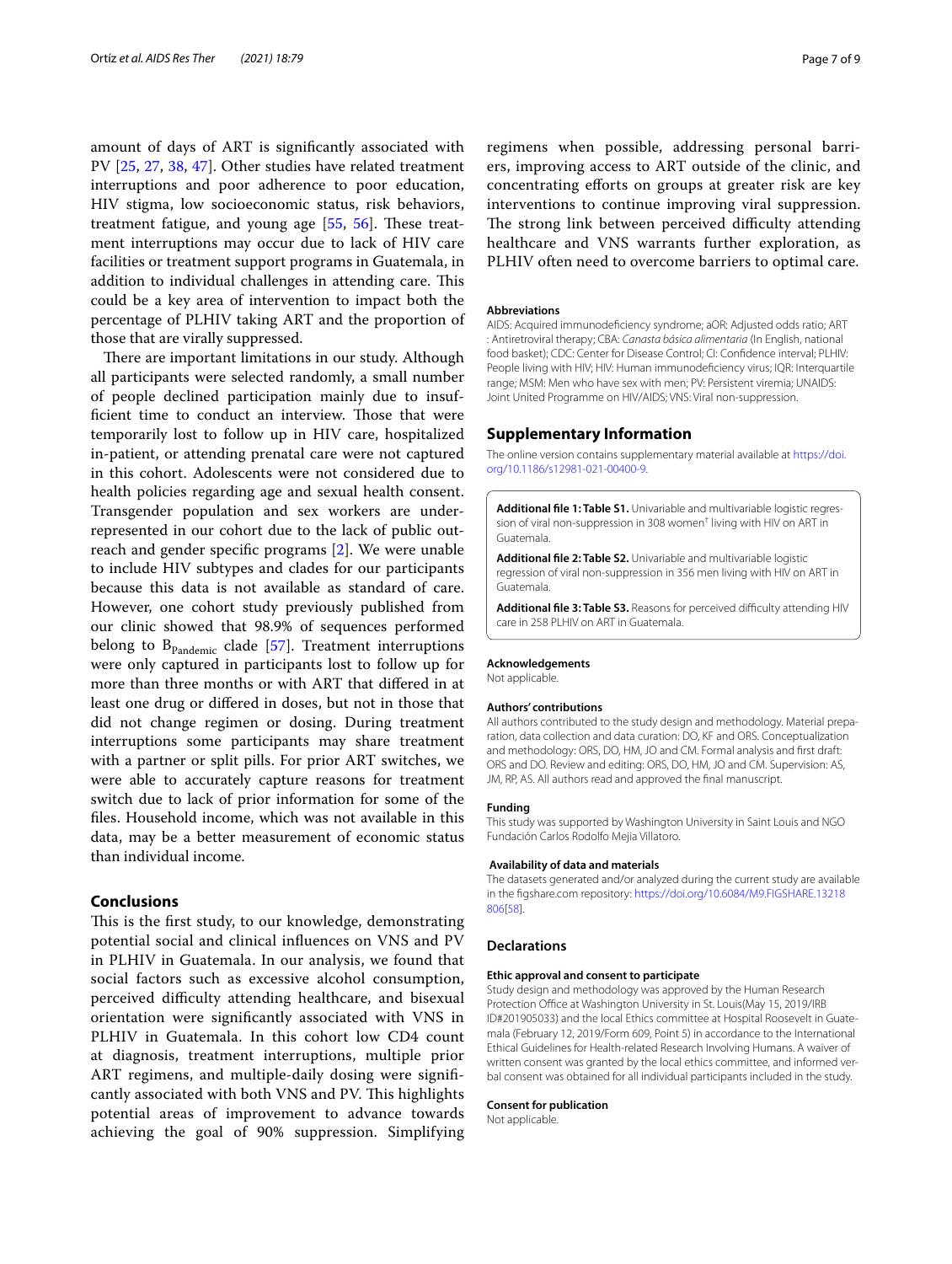#### **Competing interests**

The authors have no fnancial or proprietary interest in any material discussed in this article.

#### **Author details**

<sup>1</sup> Unidad de Atención Integral del VIH e Infecciones Crónicas del Hospital Roosevelt "Dr. Carlos Rodolfo Mejía Villatoro", Calzada Roosevelt, 5ta. Calle, zona 11, Guatemala City, Guatemala. <sup>2</sup> Department of Medicine, Division of Infectious Diseases, Washington University School of Medicine, St. Louis, USA.

# Received: 15 February 2021 Accepted: 6 October 2021

#### **References**

- <span id="page-7-0"></span>1. UNAIDS. 90–90–90: an ambitious treatment target to help end the AIDS epidemic. Geneva: UNAIDS; 2014.
- <span id="page-7-1"></span>2. UNAIDS. UNAIDS Data 2019. Geneva: UNAIDS; 2019.
- <span id="page-7-8"></span>3. UNAIDS. Advancing towards 2020: progress in Latin America and the Caribbean. Geneva: UNAIDS; 2020.
- <span id="page-7-2"></span>4. Costa JM, Torres TS, Coelho LE, Luz PM. Adherence to antiretroviral therapy for HIV/AIDS in Latin America and the Caribbean: systematic review and meta-analysis. J Int AIDS Soc. 2018;21(1):e25066.
- <span id="page-7-3"></span>5. CDC. HIV Treatment as prevention: center for disease control and prevention; 2020. [Updated 2020–04–06T05:07:42Z]. [https://www.cdc.gov/hiv/](https://www.cdc.gov/hiv/risk/art/index.html) [risk/art/index.html.](https://www.cdc.gov/hiv/risk/art/index.html) Accessed 12 Aug 2020.
- <span id="page-7-4"></span>6. Albert J, Berglund T, Gisslén M, et al. Risk of HIV transmission from patients on antiretroviral therapy: a position statement from the Public Health Agency of Sweden and the Swedish Reference Group for Antiviral Therapy. Scand J Infect Dis. 2014;46(10):673–7.
- 7. Rodger AJ, Cambiano V, Bruun T, et al. Sexual activity without condoms and risk of HIV transmission in serodiferent couples when the HIV-positive partner is using suppressive antiretroviral therapy. JAMA. 2016;316(2):171–81.
- <span id="page-7-5"></span>8. Bavinton BR, Pinto AN, Phanuphak N, et al. Viral suppression and HIV transmission in serodiscordant male couples: an international, prospec‑ tive, observational, cohort study. Lancet HIV. 2018;5(8):e438–47.
- <span id="page-7-6"></span>9. Elvstam O, Medstrand P, Yilmaz A, Isberg PE, Gisslén M, Björkman P. Virological failure and all-cause mortality in HIV-positive adults with low-level viremia during antiretroviral treatment. PLoS ONE. 2017;12(7):e0180761.
- <span id="page-7-31"></span>10. Carriquiry G, Giganti MJ, Castilho JL, et al. Virologic failure and mortality in older ART initiators in a multisite Latin American and Caribbean Cohort. J Int AIDS Soc. 2018;21(3):e25088.
- <span id="page-7-7"></span>11. Bezabhe WM, Chalmers L, Bereznicki LR, Peterson GM. Adherence to antiretroviral therapy and virologic failure: a meta-analysis. Medicine. 2016;95(15):e3361.
- <span id="page-7-9"></span>12. Ridgway JP, Friedman EE, Choe J, Nguyen CT, Schuble T, Pettit NN. Impact of mail order pharmacy use and travel time to pharmacy on viral suppression among people living with HIV. AIDS Care. 2020;32:1–7.
- <span id="page-7-10"></span>13. Joy R, Druyts EF, Brandson EK, et al. Impact of neighborhood-level socioeconomic status on HIV disease progression in a universal health care setting. JAIDS J Acquir Immune Defc Syndr. 2008;47(4):500–5.
- <span id="page-7-11"></span>14. Diress G, Dagne S, Alemnew B, Adane S, Addisu A. Viral Load Suppression after enhanced adherence counseling and its predictors among high viral load HIV seropositive people in North Wollo Zone Public Hospitals, Northeast Ethiopia, 2019: retrospective cohort study. AIDS Res Treat. 2020;2020:8909232.
- <span id="page-7-12"></span>15. Scott Sutton S, Magagnoli J, Hardin JW. Impact of pill burden on adherence, risk of hospitalization, and viral suppression in patients with HIV infection and AIDS receiving antiretroviral therapy. Pharmacother J Hum Pharmacol Drug Ther. 2016;36(4):385–401.
- <span id="page-7-13"></span>16. Ammassari A, Murri R, Pezzotti P, et al. Self-reported symptoms and medication side effects influence adherence to highly active antiretroviral therapy in persons with HIV infection. J Acquir Immune Defc Syndr. 2001;28(5):445–9.
- <span id="page-7-14"></span>17. Harris PA, Taylor R, Thielke R, Payne J, Gonzalez N, Conde JG. Research electronic data capture (REDCap)—a metadata-driven methodology and workflow process for providing translational research informatics support. J Biomed Inform. 2009;42(2):377–81.
- <span id="page-7-15"></span>18. CDC. HIV among people aged 50 and over: CDC; 2020. [Updated 2020–06–04T05:30:43Z]. [https://www.cdc.gov/hiv/group/age/older](https://www.cdc.gov/hiv/group/age/olderamericans/index.html) [americans/index.html.](https://www.cdc.gov/hiv/group/age/olderamericans/index.html) Accessed 15 Aug 2020.
- <span id="page-7-16"></span>19. Annis S. Physical access and utilization of health services in rural Guatemala. Soc Sci Med Part D Med Geogr. 1981;15(4):515–23.
- <span id="page-7-17"></span>20. INE. Canasta Básica Alimentaria (CBA) y Canasta Ampliada (CA) Enero 2020. Geneva: Instituto Nacional de Estadística Guatemala; 2020.
- <span id="page-7-18"></span>21. CDC. Preventing excessive alcohol use [Updated 2020–04–08T02:04:20Z]. [https://www.cdc.gov/alcohol/fact-sheets/](https://www.cdc.gov/alcohol/fact-sheets/prevention.htm) [prevention.htm.](https://www.cdc.gov/alcohol/fact-sheets/prevention.htm) Accessed 03 Sept 2020.
- <span id="page-7-19"></span>22. Selik R, Mokotoff E, Branson B, Owen M, Whitmore S, Hall H. Revised Surveillance Case Defnition for HIV Infection - United States, 2014. MMWR Recomm Rep Morbidity Mortality Weekly Rep Recomm Rep Centers Dis Control. 2014;63:1–10.
- <span id="page-7-20"></span>23. Mpondo BC, Kilonzo SB, Meda JR, Gunda DW. Prevalence and predictors of immunological failure among HIV-infected adults on HAART in Northwestern Tanzania: a cross sectional study. Tanzania Med J. 2015;27(1):55–69.
- <span id="page-7-22"></span>24. Esber A, Polyak C, Kiweewa F, et al. Persistent low-level viremia predicts subsequent virologic failure: is it time to change the third 90? Clin Infect Dis. 2018;69(5):805–12.
- <span id="page-7-33"></span>25. Leierer G, Grabmeier-Pfstershammer K, Steuer A, Geit M, Sarcletti M, Haas B, et al. Factors associated with low-level viraemia and virological failure: results from the Austrian HIV cohort study. PLoS ONE. 2015;10(11):e0142923.
- 26. Maldonado-Martínez G, Hunter-Mellado RF, Fernández-Santos D, Ríos-Olivares E. Persistent HIV viremia: description of a cohort of HIV infected individuals with ART failure in Puerto Rico. Int J Environ Res Public Health. 2015;13(1):50.
- <span id="page-7-32"></span>27. Atuhaire P, Hanley S, Yende-Zuma N, et al. Factors associated with unsuppressed viremia in women living with HIV on lifelong ART in the multi-country US-PEPFAR PROMOTE study: a cross-sectional analysis. PLoS ONE. 2019;14(10):e0219415.
- <span id="page-7-21"></span>28. Sinai IB, C. Cantelmo, R. Mbuya-Brown, Y. Panjshiri, and M. Balampama. Adolescent HIV in Tanzania: factors afecting viral load suppression and the transition to adult care. Washington, DC: Palladium, Health policy plus; 2020. [http://www.healthpolicyplus.com/ns/pubs/13334-13611\\_](http://www.healthpolicyplus.com/ns/pubs/13334-13611_TanzaniaPediatricHIVReport.pdf) [TanzaniaPediatricHIVReport.pdf](http://www.healthpolicyplus.com/ns/pubs/13334-13611_TanzaniaPediatricHIVReport.pdf). Accessed 10 Dec 2020.
- <span id="page-7-23"></span>29. Laprise C, de Pokomandy A, Baril J-G, Dufresne S, Trottier H. Virologic failure following persistent low-level viremia in a cohort of HIVpositive patients: results from 12 years of observation. Clin Infect Dis. 2013;57(10):1489–96.
- <span id="page-7-24"></span>30. Yakob B, Ncama BP. Correlates of strengthening lessons from HIV/AIDS treatment and care services in Ethiopia perceived access and implica‑ tions for health system. PLoS ONE. 2016;11(8):e0161553.
- <span id="page-7-25"></span>31. Ahn MY, Jiamsakul A, Khusuwan S, et al. The influence of age-associated comorbidities on responses to combination antiretroviral therapy in older people living with HIV. J Int AIDS Soc. 2019;22(2):e25228.
- 32. Jimenez H, Stevens T, Suh J. 581. Do comorbidities and polypharmacy lead to virologic failure in all populations living with HIV? Open Forum Infect Dis. 2018;5:S214-S.
- <span id="page-7-26"></span>33. Rodriguez-Penney AT, Iudicello JE, Riggs PK, et al. Co-morbidities in persons infected with HIV: increased burden with older age and negative effects on health-related quality of life. AIDS Patient Care STDS. 2013;27(1):5–16.
- <span id="page-7-27"></span>34. Browne J, Edwards DA, Rhodes KM, Brimicombe DJ, Payne RA. Association of comorbidity and health service usage among patients with dementia in the UK: a population-based study. BMJ Open. 2017;7(3):e012546.
- <span id="page-7-28"></span>35. van Oostrom S, Picavet S, de Bruin S, et al. Multimorbidity of chronic diseases and health care utilization in general practice. BMC Fam Pract. 2014;15:61.
- <span id="page-7-29"></span>36. Kassaye SG, Wang C, Ocampo JMF, et al. Viremia trajectories of HIV in HIV-positive women in the United States, 1994–2017. (2574–3805 (Electronic)).
- <span id="page-7-30"></span>37. Crepaz N, Tang T, Marks G, Mugavero MJ, Espinoza L, Hall HI. Durable viral suppression and transmission risk potential among persons with diagnosed HIV infection: United States, 2012–2013. Clin Infect Dis. 2016;63(7):976–83.